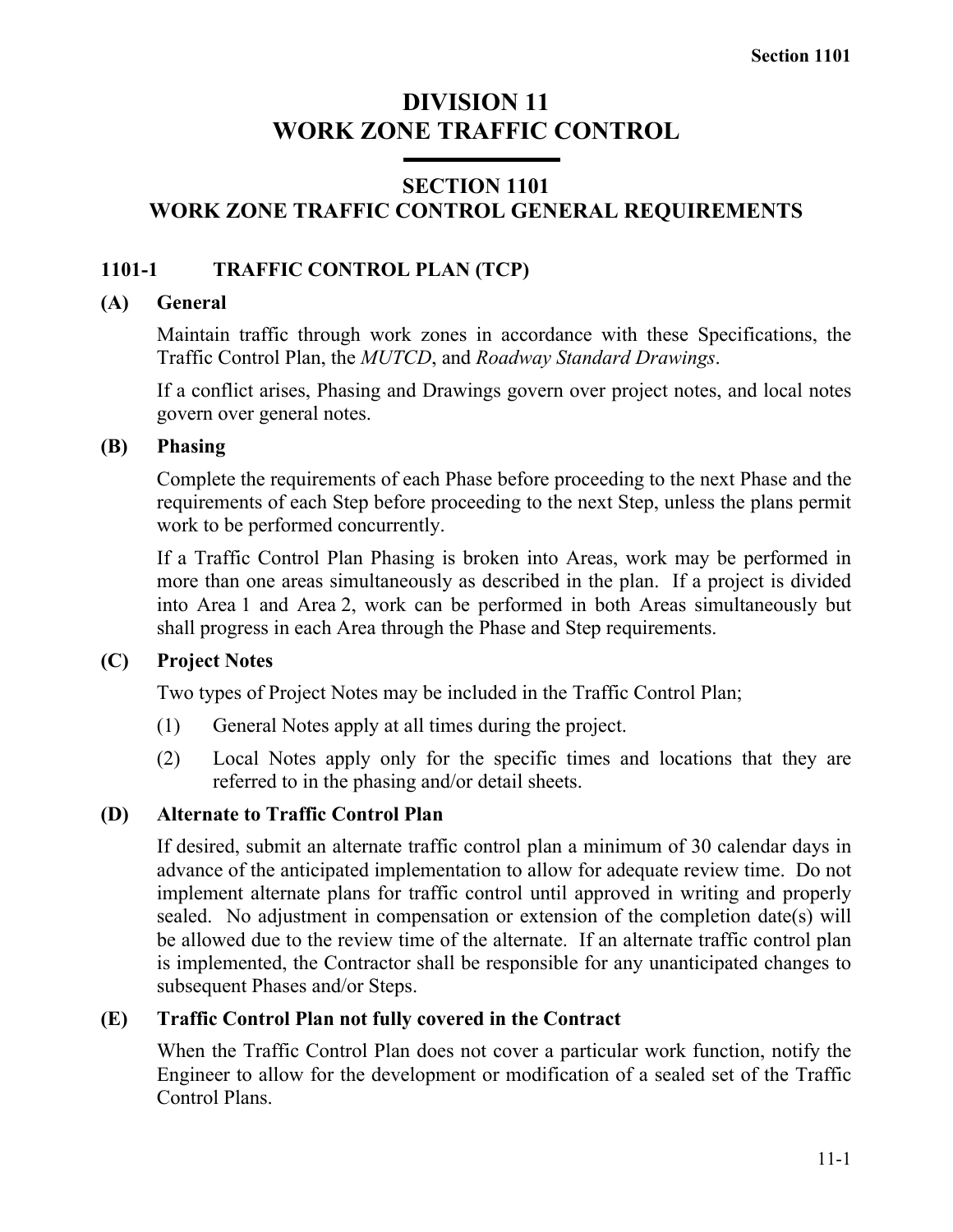# **1101-2 BLASTING ZONES**

When blasting operations are within 1000 feet of a travelway, provide the appropriate traffic control as shown in the plans and/or the *Roadway Standard Drawings*.

#### **1101-3 CONSTRUCTION VEHICLE CROSSINGS**

Do not cross a median, ramps, or loops with vehicles and equipment unless a specific location for crossing is approved and required traffic control devices are used as shown in the *Roadway Standard Drawings*.

# **1001-4 ON-ROAD CONSTRUCTION VEHICLES**

When operating outside of a closed lane or haul road crossing in a work zone, on-road construction vehicles are subject to the North Carolina Division of Motor Vehicle weight and safety regulations as commercial vehicles.

# **1101-5 EXCAVATIONS WITHIN TRAVELWAY**

During the process of excavating in a travelway where traffic is to be later maintained, make provisions to backfill and repair any excavated or damaged pavement before allowing traffic to proceed over the affected lanes. In low speed areas (35 MPH or less) metal plates may be used to cover excavated areas.

# **1101-6 HAULING OPERATIONS**

Comply with the Multiple and Single Vehicle Hauling restrictions as shown in the plans when performing hauling of equipment or materials to or from the project.

Multiple vehicle hauling is defined as the hauling of equipment or materials to or from the project with delivery at intervals of less than five minutes and/or results in more than one vehicle at a particular work site at one time.

Single vehicle hauling is defined as the hauling of equipment or materials to or from the project with delivery at intervals of more than five minutes and results in no more than one vehicle at a particular work site at one time.

# **1101-7 MATERIAL AND EQUIPMENT STORAGE AND PARKING**

When work is not in progress, keep all personnel, equipment, machinery, tools, construction debris and supplies at least 40 feet away from active travel lanes. When vehicles, equipment, and materials are protected by concrete barrier or guardrail, they should be offset a minimum of 5 feet from the barrier or guardrail.

# **1101-8 PARKING OF PERSONAL VEHICLES**

Provide staging areas for personal vehicle parking that is a safe distance (40 feet minimum) from open travel lanes except on freeway facilities. Have staging areas for parking personal vehicles on freeway facilities approved by the Engineer prior to use.

#### **1101-9 PROTECTION OF HAZARDS**

Mark all hazards with signs, barricades, drums, or other warning devices.

At each location where work is started which creates a safety hazard, continue the work until completed to the extent that the safety hazard is eliminated. If the work is not pursued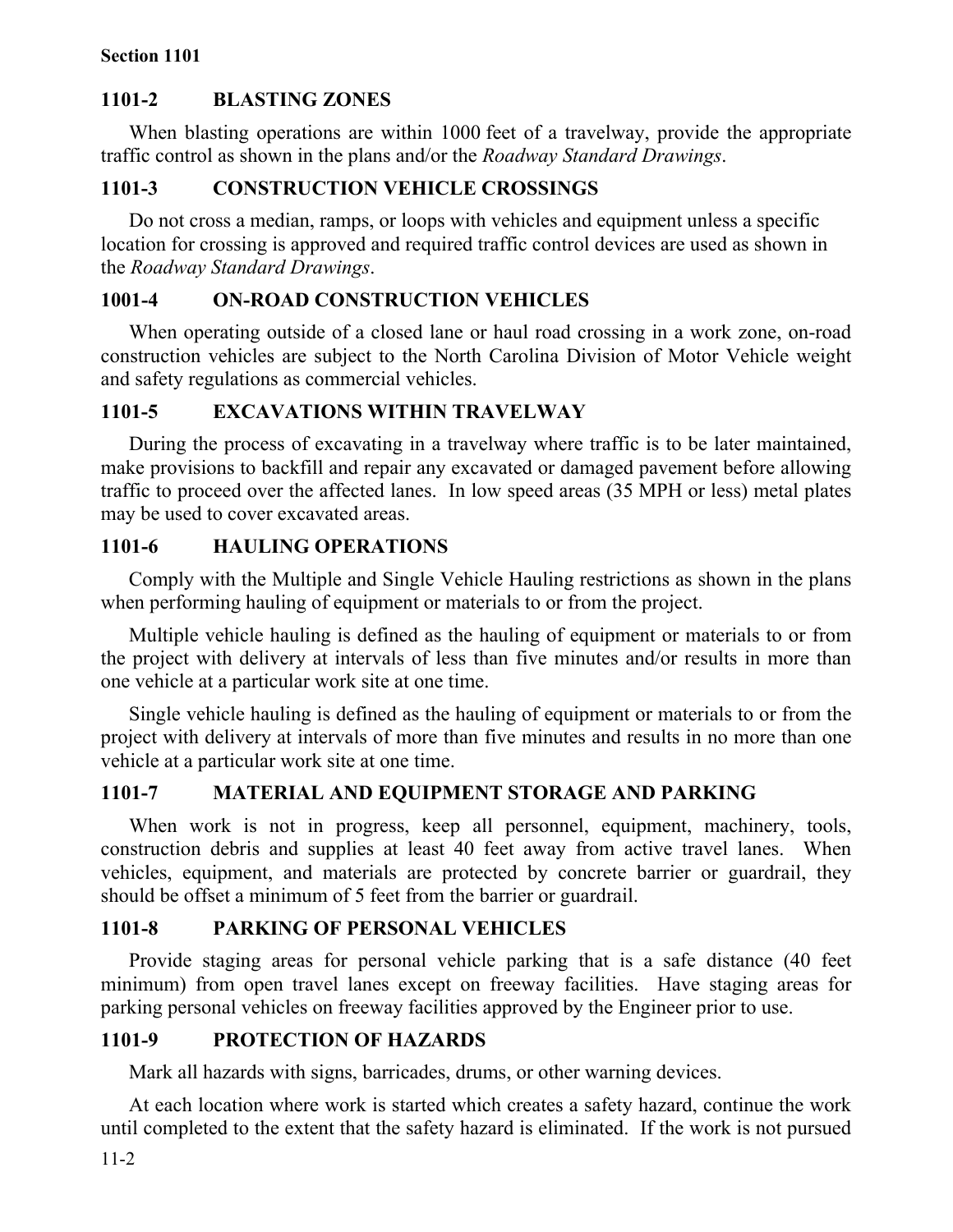in a continuous manner the Engineer will not allow any other work on the project to be performed until the existing safety hazard is eliminated.

## **1101-10 TEMPORARY LANE CLOSURES**

# **(A) General**

Operate all equipment and personnel within the designated work area during lane closures. Do not impede or stop traffic for the purpose of performing construction related work on the traffic side of the lane closure, except when called for in the Traffic Control Plan.

Install lane closures with the traffic flow, beginning with devices on the upstream side of traffic. Remove lane closures against the traffic flow, beginning with devices on the downstream side of traffic.

Vehicles used to install or remove lane closures shall have flashing or rotating beacons.

#### **(B) Intersections**

When construction proceeds through an intersection, provide flagger(s) and all other necessary Traffic Control as required by the plans to direct the traffic through the intersection. When an intersection is signalized, have authorized personnel place the signal in flash mode prior to beginning work in the intersection.

# **1101-11 TEMPORARY ROAD CLOSURES**

#### **(A) Traffic Pattern Alterations**

Notify the Engineer 21 calendar days, or as specified, prior to altering the existing traffic pattern.

Pre-plan all traffic pattern alterations. Meet with the Engineer to discuss the implementation strategy before altering traffic. The Engineer will then notify the proper authorities and other affected parties as necessary.

#### **(B) Detour**

Ensure that all required detour signing and delineation, including work done by others, are in place prior to placing traffic onto a detour.

# **(C) Traffic Stoppage**

Limit the stoppage of traffic to times specified in the plans. Provide enough time between consecutive stoppages to allow the traffic queue to deplete.

# **1101-12 TRAFFIC CONTROL SUPERVISION**

Designate a Traffic Control Supervisor for the project who is knowledgeable of Traffic Control Plan design, devices and application, and has full authority to insure traffic is maintained in accordance with the contract. Coordinate with Department's project traffic control representative on all details concerning the Contractor's traffic control program.

Provide a Traffic Control Supervisor or designated representative to be on call at all times to make any necessary changes in the traffic control operations in a timely manner.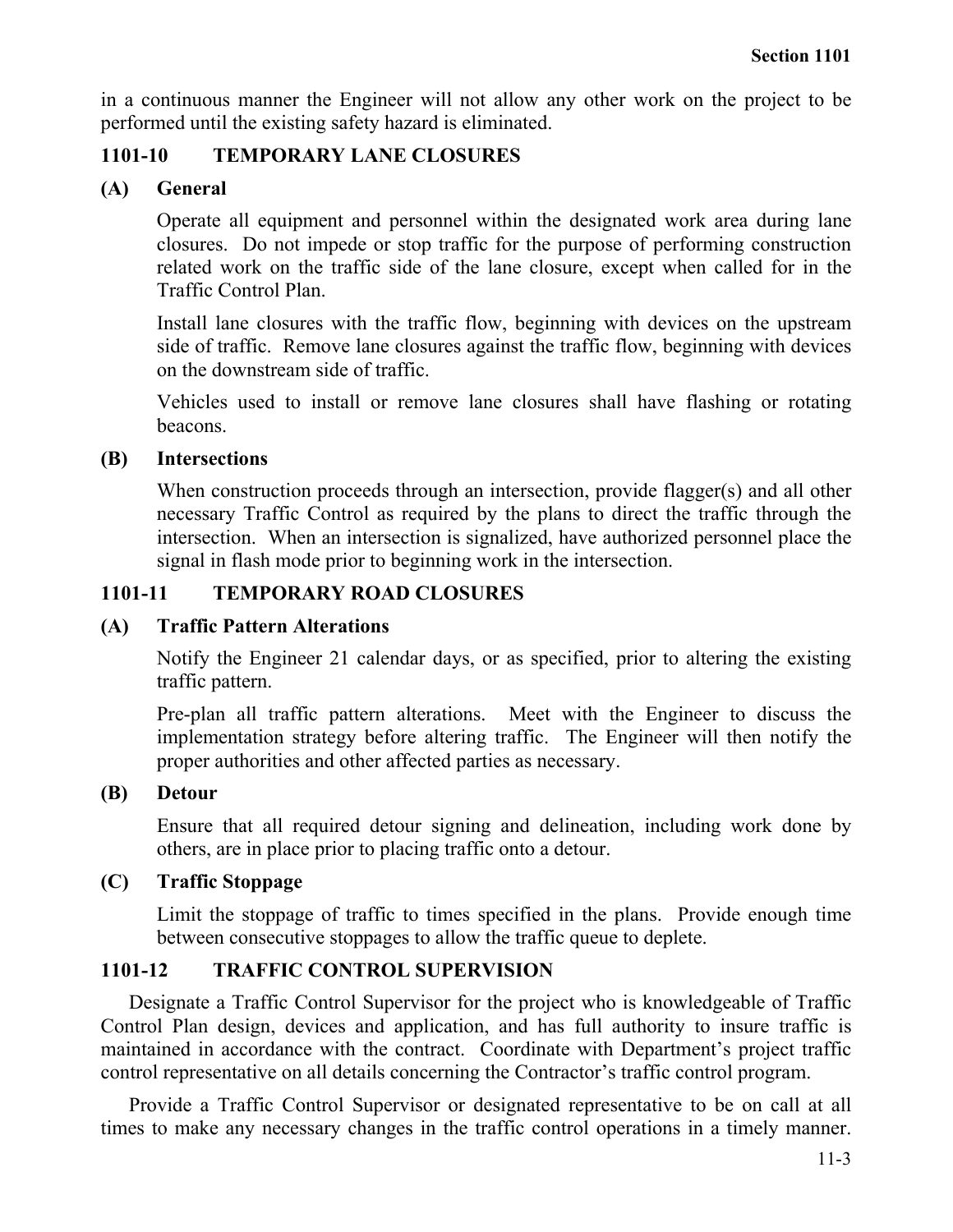Coordinate with and cooperate with traffic control supervisors of adjacent or overlapping construction projects to insure safe and adequate traffic control is maintained throughout the projects at all times including periods of construction inactivity.

#### **1101-13 VEHICULAR ACCESS**

Maintain continuous and safe vehicular access, including but not limited to, all residences, businesses, schools, police and fire stations, hydrants, other emergency services, hospitals and mailboxes. Conduct operations in such a manner as to limit the inconvenience to property owners.

# **SECTION 1105 WORK ZONE TRAFFIC CONTROL DEVICES**

#### **1105-1 DESCRIPTION**

Furnish, install, maintain, relocate, and remove traffic control devices in accordance with the plans and Specifications. All traffic control devices furnished by the Contractor will remain the property of the Contractor, unless otherwise specified in the contract.

#### **1105-2 MATERIALS**

Refer to Division 10.

Supply certifications that meet the requirements of Article 106-3, at least 72 hours prior to use for all used traffic control devices.

Provide traffic control devices that are listed on the Department's approved product list or accepted as traffic-qualified by the Work Zone Traffic Control Unit.

#### **1105-3 CONSTRUCTION METHODS**

Have all traffic control devices inspected and approved prior to using them on the project.

Install traffic control devices before construction operations begin and during the proper phase of construction. Maintain and relocate traffic control devices during the time they are in use. Keep these devices in place as long as they are needed and immediately remove thereafter. When operations are performed in stages, install only those devices that apply to the present conditions.

#### **1105-4 MAINTENANCE AND INSPECTION**

Submit a proposed traffic control device maintenance schedule and checklist for approval prior to construction. Perform continuous maintenance and scheduled inspections of traffic control devices. Review and maintain all traffic handling measures to ensure that adequate provisions are in place for the safety of the public and workers.

Maintenance activities include cleaning of dirty devices or repair or replacement of traffic control devices that are damaged (torn, crushed, discolored), displaced by traffic or other means, or deteriorated beyond effectiveness.

If there are traffic control devices in use, perform inspection on a daily basis.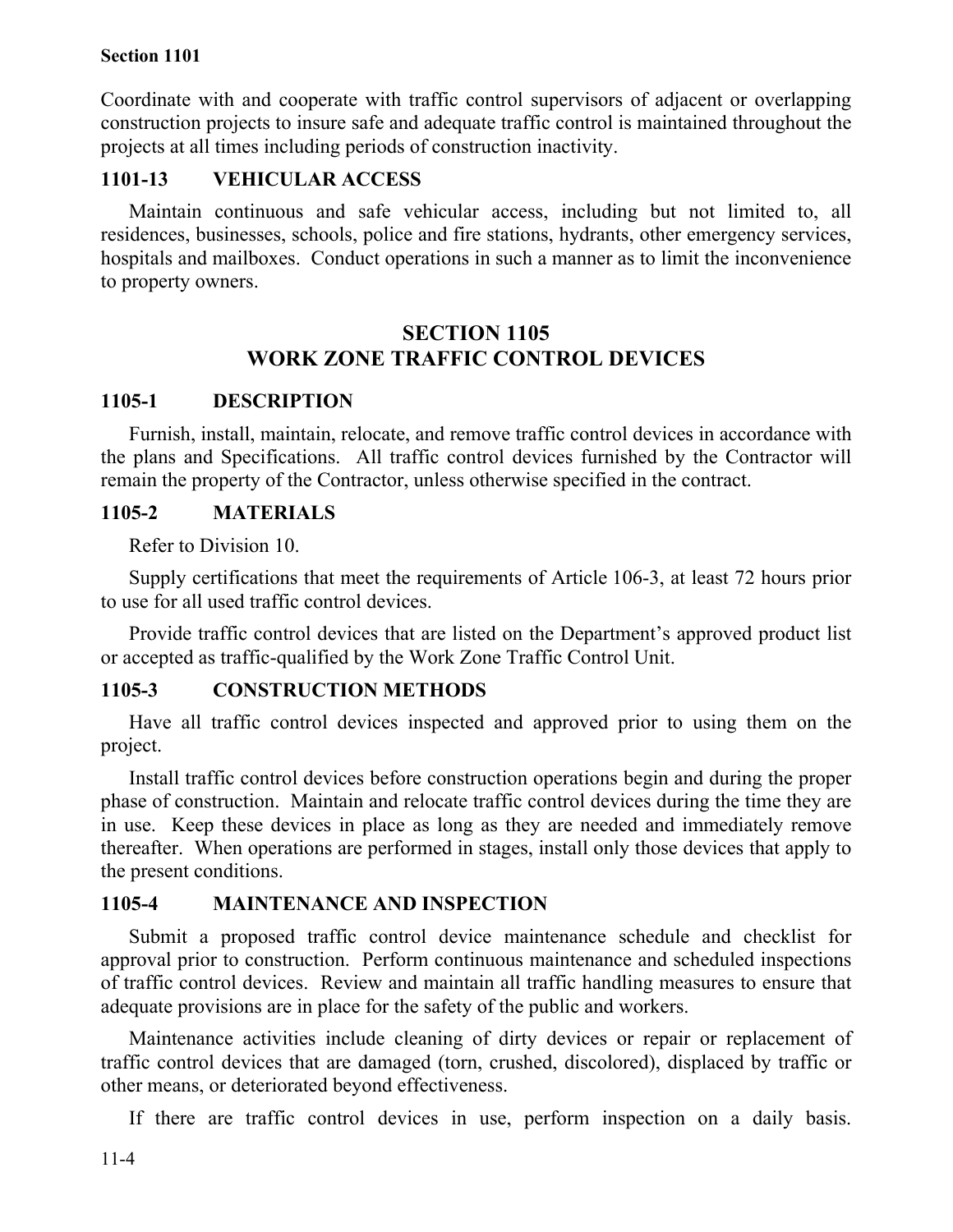The name and telephone number of the agency, contractor or supplier may be shown on the non-retroreflective surface of all channelizing devices. Use letters and numbers that are a non-reflective color and not over 2 inches in height.

#### **1105-5 FAILURE TO MAINTAIN TRAFFIC CONTROL**

Failure to maintain traffic control measures and traffic control devices in accordance with this Specification may result in formal notification of noncompliance. Implement remedial action immediately for imminent danger situations as directed. Implement remedial action within 48 hours after notification of a safety issue that is not an imminent danger situation. (See Articles 107-22 and 108-7)

Failure to comply may result in having the work performed with available forces and equipment. The Contractor is held responsible for this work, and the actual cost of performing said work will be deducted from the moneys due the Contractor on the contract. In cases of willful disregard for the safety of the public, the Engineer may proceed immediately to implement the measures necessary to provide the appropriate level of traffic control to ensure that the safety of all concerned parties is maintained.

#### **1105-6 MEASUREMENT AND PAYMENT**

Payment at the contract unit prices for the various items in the contract will be full compensation for all work covered by this Specification.

# **SECTION 1110 WORK ZONE SIGNS**

#### **1110-1 DESCRIPTION**

Furnish, install, maintain, temporarily cover and uncover signs, relocate, and remove work zone signs (stationary) and work zone signs (barricade mounted) in accordance with the contract.

Furnish, install, maintain and relocate portable work zone signs and portable work zone sign stands in accordance with the plans and Specifications. When portable work zone signs and portable work zone sign stands are not in use for periods longer than 30 minutes, collapse or remove sign stands and reinstall once work begins again.

Use portable work zone signs only with portable work zone sign stands specifically designed for one another. Portable work zone signs may be roll up or approved composite signs.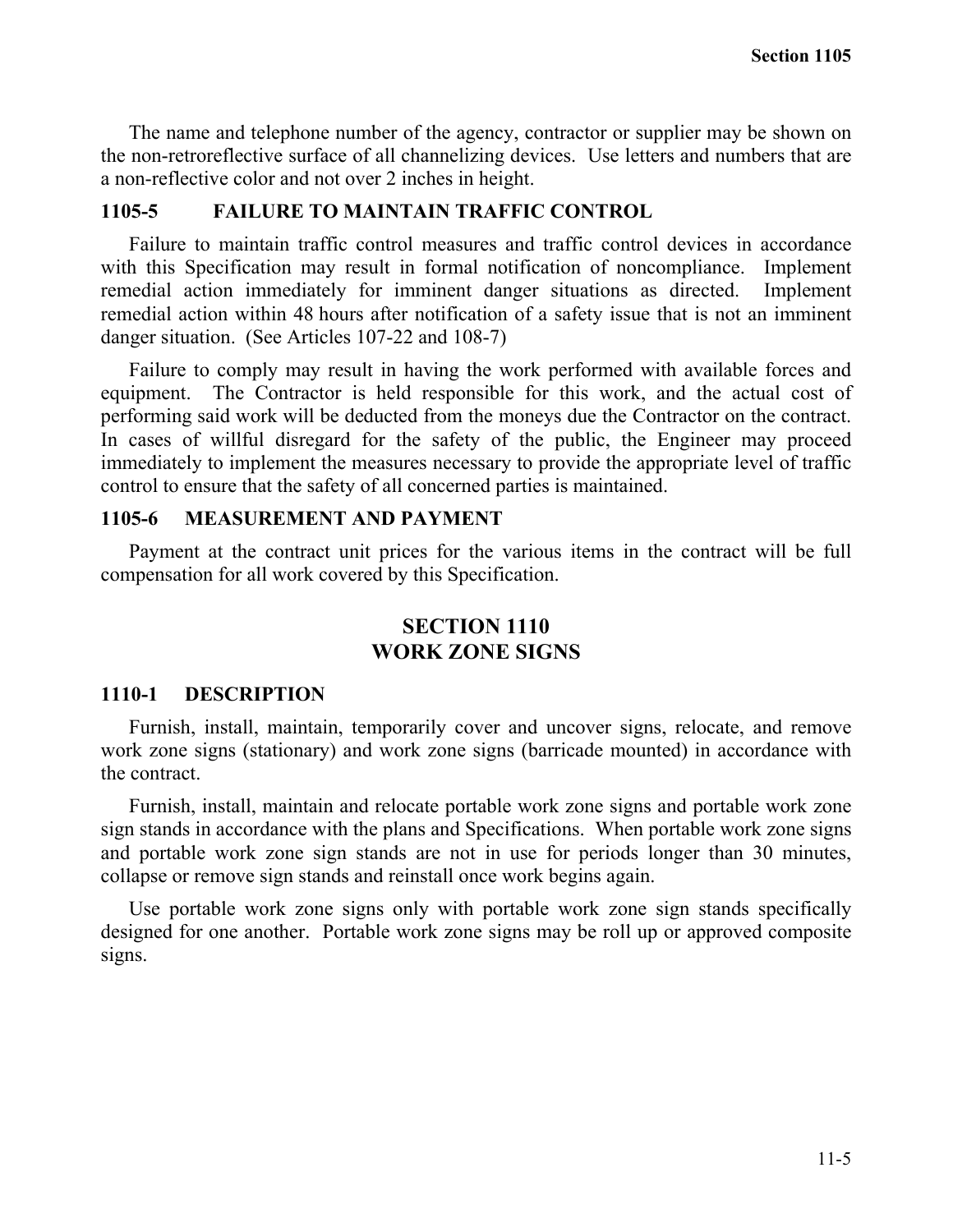# **1110-2 MATERIALS**

**(A) General**

Refer to Division 10:

| <b>Section</b> |
|----------------|
| 1089-1         |
| 1089-2         |
| 1089-3         |
|                |

# **(B) Material Qualifications**

Provide portable work zone sign stands, portable signs and sheeting that meet the requirements of NCHRP 350 for Category II traffic control devices and are listed on the Department's approved product list and accepted as traffic-qualified by the Work Zone Traffic Control Unit.

Provide portable work zone signs and stands that are crash tested by the manufacturer. The portable work zone sign and the portable work zone sign stand shall be crash tested together as a system.

# **(C) Historical Performance**

Historical performance of the portable work zone sign and the portable work zone sign stand will help determine the future use of the material by the Department, even if the portable work zone sign or portable work zone sign stand has been trafficqualified. Poor past or poor current performance of portable work zone signs and/or portable work zone sign stands at any site, whether or not related to a specific contract, may be grounds for non-acceptance of a product on any project under contract.

# **1110-3 CONSTRUCTION METHODS**

# **(A) Work Zone Signs (stationary)**

Install work zone signs (stationary) to stand within  $2^{\circ}$  of plumb in all directions and under all conditions. Erect signs per Roadway Standard Drawing No. 1110.01 sheet 1 of 1.

Splicing of work zone sign (stationary) posts is acceptable. Splice work zone sign (stationary) posts according to Roadway Standard Drawing No. 1110.01 sheet 1 of 1. Remove entire post when removing signs with spliced posts. Do not back brace work zone sign (stationary) supports.

When required, cover work zone signs with an opaque material that prevents reading of the sign at night by a driver using high beam headlights. Use material that does not damage the sign sheeting.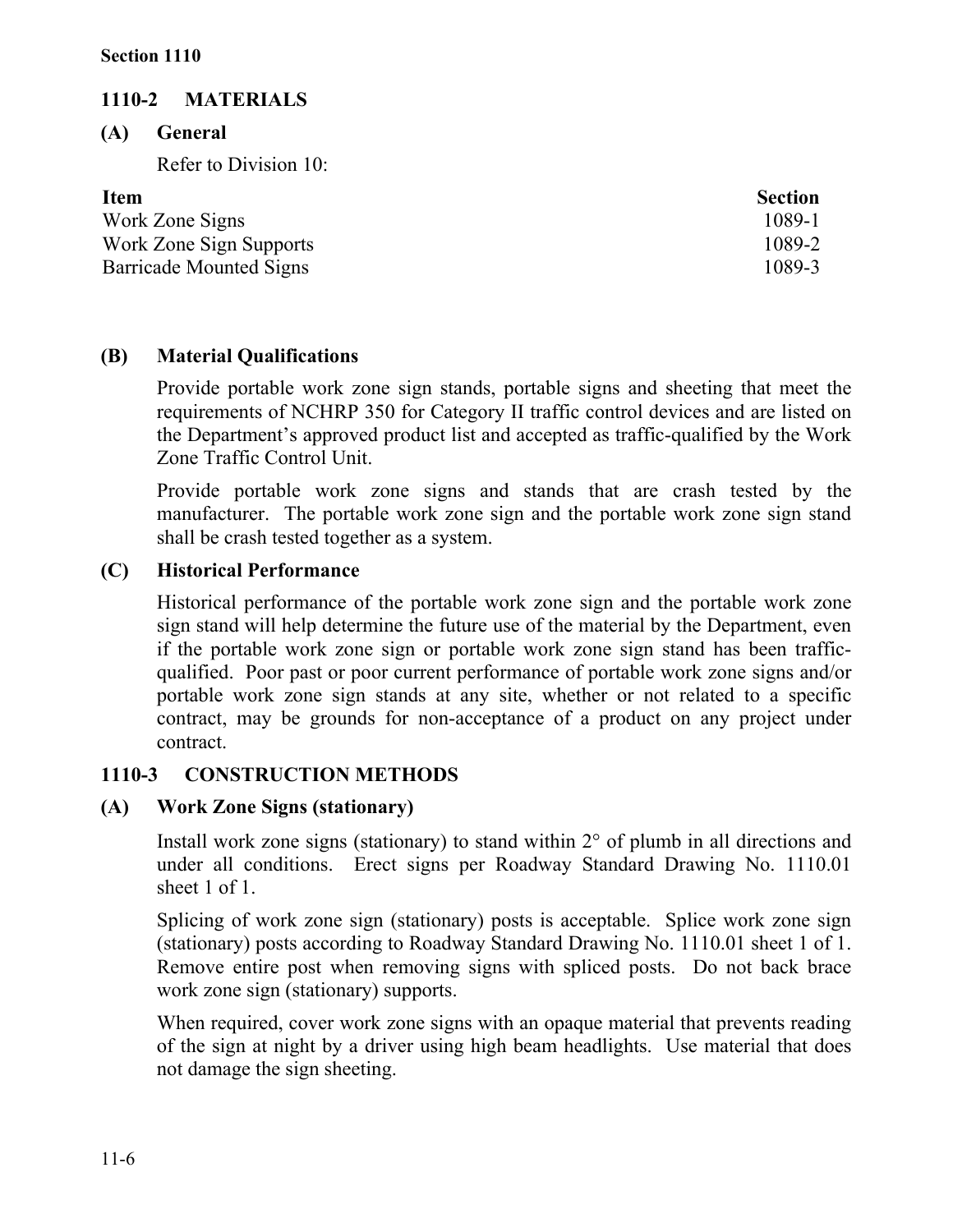Any damage incurred from the covering of work zone signs will be determined using Article 901-4. Replace or repair any damaged signs due to the covering at no expense to the Department.

Field conditions may from time to time dictate that splice, minimum embedment, lateral clearance and/or edge of pavement elevation for stationary work zone signs may not be achievable using equipment and methods standard to normal industry practices. See the *NCDOT Construction Manual* for examples for alternative solutions.

#### **(B) Work Zone Signs (Barricade Mounted)**

Mount approved composite or roll up signs to barricade rails so that the signs do not cover more than 50 percent of the top two rails or 33 percent of the total area of the

three rails. Signs shall be mounted a minimum of 1 foot from the ground to the bottom of the sign.

#### **(C) Work Zone Signs (Portable)**

#### **(1) General**

Install the portable work zone sign and sign stand to stand plumb within 10° left and right, within 20° front and back and be capable of standing erect in windy conditions.

When not in use for periods longer than 30 minutes, lay the portable work zone sign flat on the ground and collapse the sign stand and lay it flat on the ground.

Clean the sign face prior to use.

#### **(2) Work Zone Sign (Portable)**

Install portable work zone sign stands to carry roll up or approved composite signs at a minimum height of 1 foot from the bottom of the sign to the edge of pavement elevation on two-lane two-way roadways and at least 5 feet from the bottom of the sign to the edge of pavement elevation on multi-lane roadways.

#### **1110-4 MEASUREMENT AND PAYMENT**

Nominal dimensions will be used to compute the sign panel areas

*Work Zone Signs (Stationary)* will be measured and paid for as the actual number of square feet that have been satisfactorily installed at each location and accepted by the Engineer. Where a particular sign is used at more than one location, measurement will be made at each location.

*Work Zone Signs (Barricade Mounted)* will be measured and paid for as the actual number of square feet that have been satisfactorily installed on barricades and accepted by the Engineer. Payment will be made for the initial installation only. Relocation of signs will be considered incidental to the measurement of the quantity of signs.

*Work Zone Signs (Portable)* will be measured and paid for as the actual number of square feet that have been satisfactorily installed and accepted by the Engineer. Payment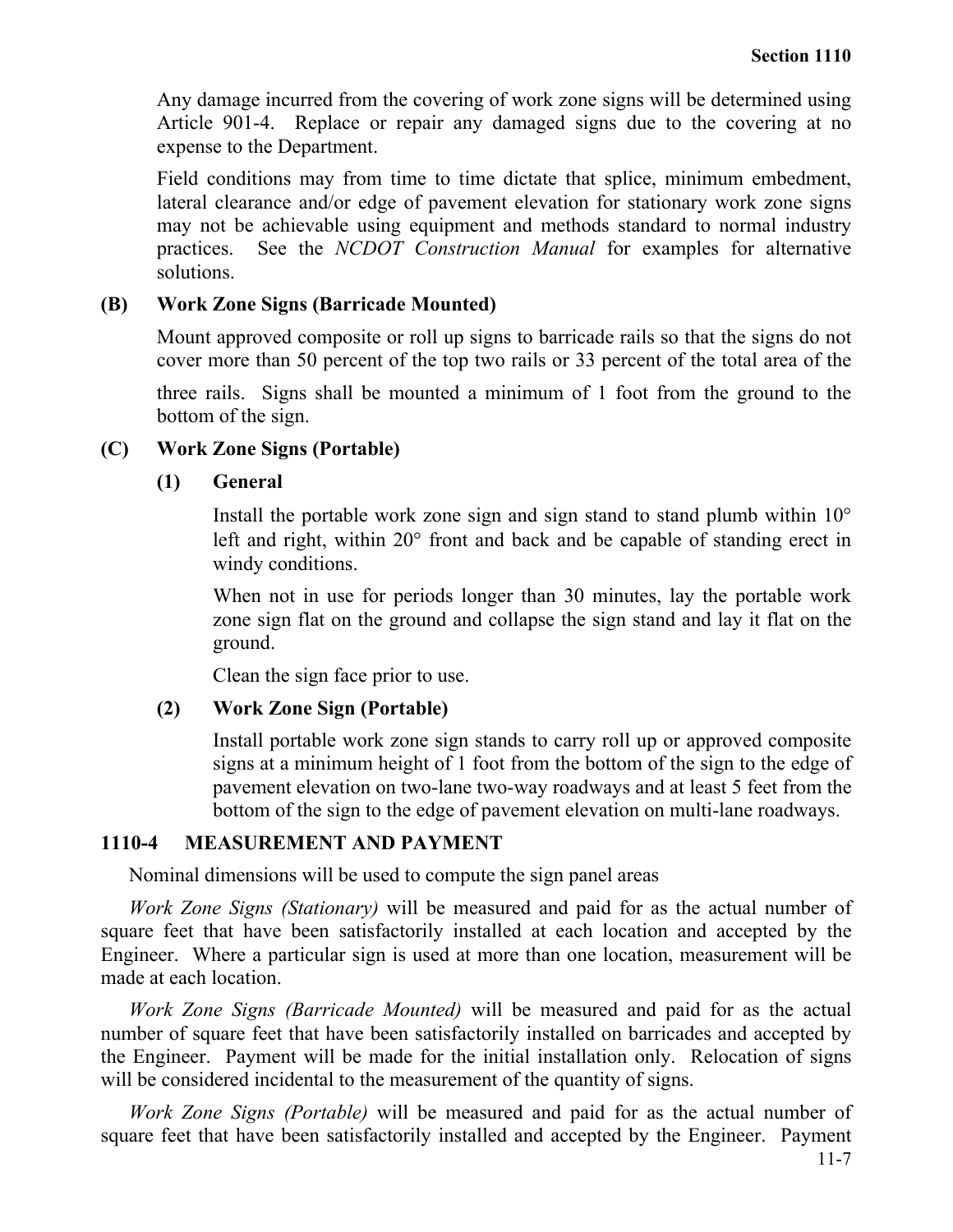will be made for the initial installation only. Relocation of signs will be considered incidental to the measurement of the quantity of signs.

No direct payment will be made for stationary work zone sign supports or portable work zone sign stands. All stationary work zone sign supports or portable work zone sign stands are considered incidental to the work of providing work zone signs.

Payment will be made under:

#### Pay Item Pay Unit

Work Zones Signs (Stationary) Square Foot

Work Zones Signs (Barricade Mounted) Square Foot

Work Zones Signs (Portable) Square Foot

# **SECTION 1115 FLASHING ARROW PANELS, TYPE C**

#### **1115-1 DESCRIPTION**

Furnish, install, place, operate, maintain, relocate, and remove flashing arrow panels in accordance with the contract.

#### **1115-2 MATERIALS**

**(A) General**

Refer to Division 10:

Flashing Arrow Panels 1089-6

#### **(B) Material Qualifications**

Use Flashing Arrow Panels that have been evaluated by NTPEP.

Use Flashing Arrow Panels that are on the Department's Approved Products List and are traffic-qualified by the Work Zone Traffic Control Unit.

#### **(C) Historical Performance**

Historical performance of the Flashing Arrow Panels will help determine the future use of the material by the Department, even if the Flashing Arrow Panel has been traffic-qualified. Poor past or poor current performance of Flashing Arrow Panels at any site, whether or not related to a specific contract, may be grounds for nonacceptance of a product on any project under contract.

#### **1115-3 CONSTRUCTION METHODS**

Use arrow panels that have the capability to display mode selections.

Do not use straight-line caution or chevron displays.

Mount flashing arrow panels on trucks, trailers, or other mobile units.

**Item** Section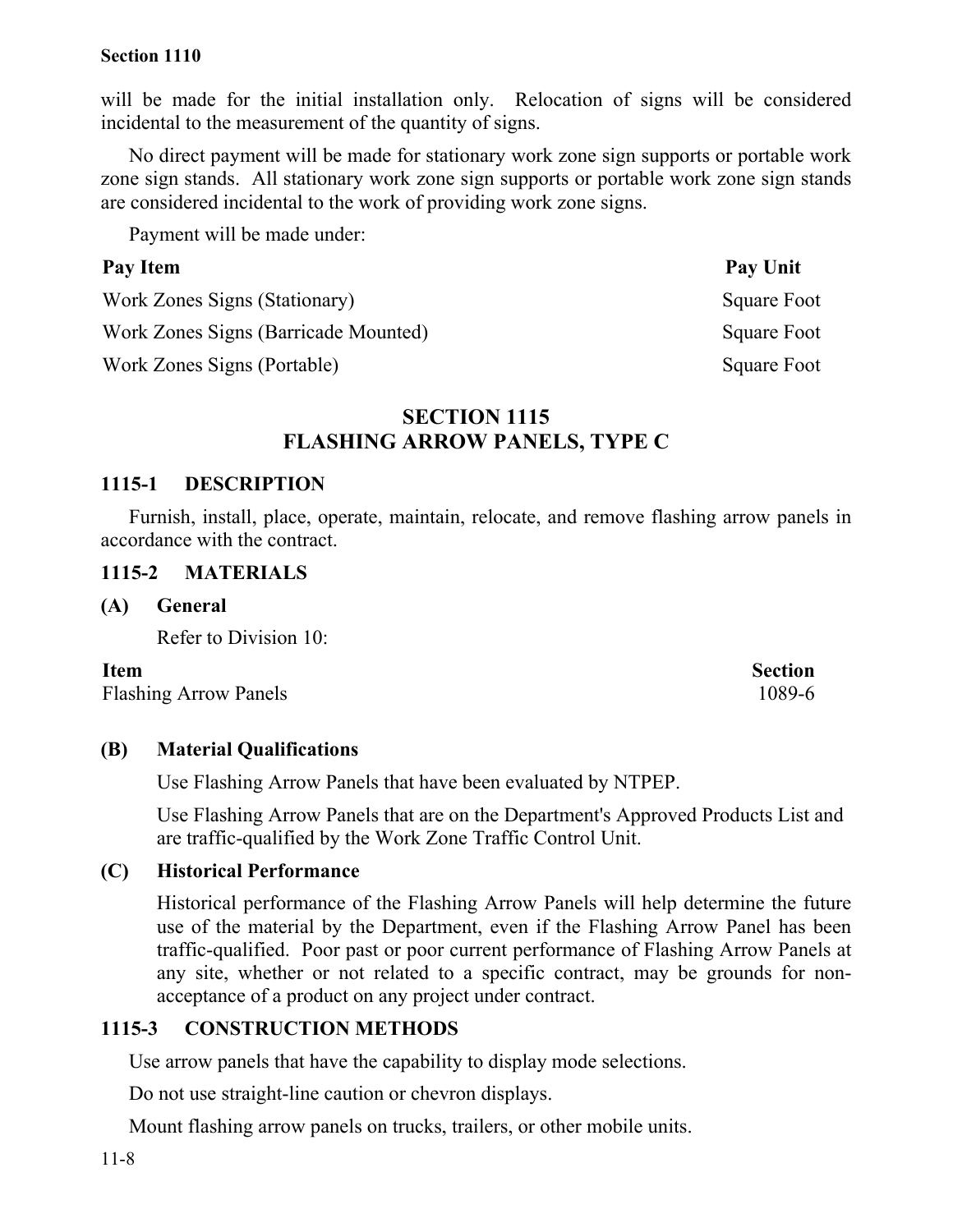#### **1115-4 MEASUREMENT AND PAYMENT**

*Flashing Arrow Panels, Type C* will be measured and paid for as the maximum number of panels that have been satisfactorily placed and accepted by the Engineer in use at any one time during the life of the project as required by the contract.

Payment will be made under:

# Pay Item **Pay Unit**

Flashing Arrow Panel, Type C Each

# **SECTION 1120 CHANGEABLE MESSAGE SIGNS**

# **1120-1 DESCRIPTION**

Furnish, install, maintain, relocate and remove changeable message signs in accordance with the contract.

# **1120-2 MATERIALS**

# **(A) General**

Refer to Division 10:

Changeable Message Signs 1089-7

# **(B) Material Qualifications**

Use Changeable Message Signs that have been evaluated by NTPEP.

Use Changeable Message Signs that are on the Department's Approved Products List and are traffic-qualified by the Work Zone Traffic Control Unit.

# **(C) Historical Performance**

Historical performance of the Changeable Message Signs will help determine the future use of the material by the Department, even if the Changeable Message Sign has been traffic-qualified. Poor past or poor current performance of Changeable Message Signs at any site, whether or not related to a specific contract, may be grounds for non-acceptance of a product on any project under contract.

# **1120-3 CONSTRUCTION METHODS**

Mount all changeable message signs on a trailer, or truck, as specified in the plans, designed to adequately support the message board in a level position. Align and sight the changeable message sign to provide optimal driver visibility. Sign operator will adjust flash rate so that a minimum of two complete sign panels can be displayed and legible to a driver while approaching the sign at the posted speed.

# **Item** Section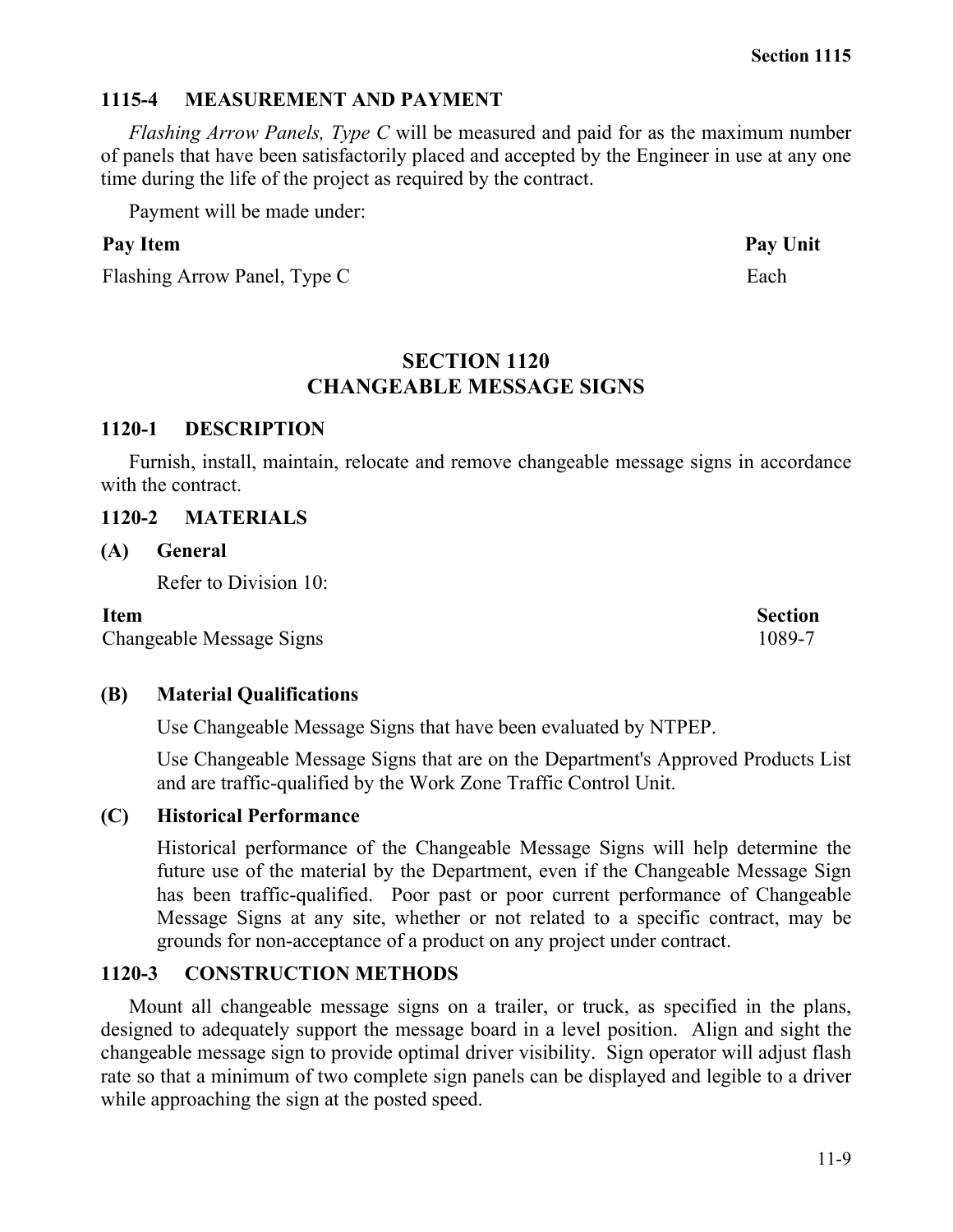Relocate the units for the various stages of construction as shown in the plans or as needed to adequately inform the motorists.

Provide an experienced operator for the changeable message sign during periods of operation to ensure that the messages displayed on the sign panel are in accordance with the plans and in accordance with message content guidelines. Ensure that the message sign is illuminated properly to meet the existing light conditions, and that all adjustments for operation of the sign are made as needed to properly guide motorists.

Expedite repairs due to failure, malfunction, or damage to a changeable message sign. Furnish another changeable message sign (approved by the Engineer and at no additional cost) during the repair time. Repair and/or replace changeable message sign immediately; otherwise, suspend all construction activities requiring the use of the sign until the sign is restored to operation.

#### **1120-4 MAINTENANCE**

Perform all maintenance operations recommended by the manufacturer of the sign. Include the periodic cleaning of the sign face and associated solar panels in maintenance operations.

#### **1120-5 MEASUREMENT AND PAYMENT**

*Changeable Message Signs* will be measured and paid for as the maximum number of changeable message signs acceptably placed and in operation, at any one time during the life of the project. Payment for Changeable Message Signs will be made on the following schedule:

70% of the unit bid upon placing the unit in service. 20% of the unit bid when the project is 50% complete. 10% of the unit bid when the project is 100% complete.

*Changeable Message Signs (Short Term)* will be measured and paid for as the actual number of days the changeable message sign (short term) is used on a project for a specific work operation, removed from the project after the specific operation is complete, and that remains in use on the project no longer than 1 month.

Payment will be made under:

| Pay Item                             | Pay Unit |
|--------------------------------------|----------|
| Changeable Message Sign              | Each     |
| Changeable Message Sign (Short Term) | Per Day  |

# **SECTION 1130 DRUMS**

#### **1130-1 DESCRIPTION**

Furnish, install, maintain, relocate, and remove drums with ballast in accordance with the contract.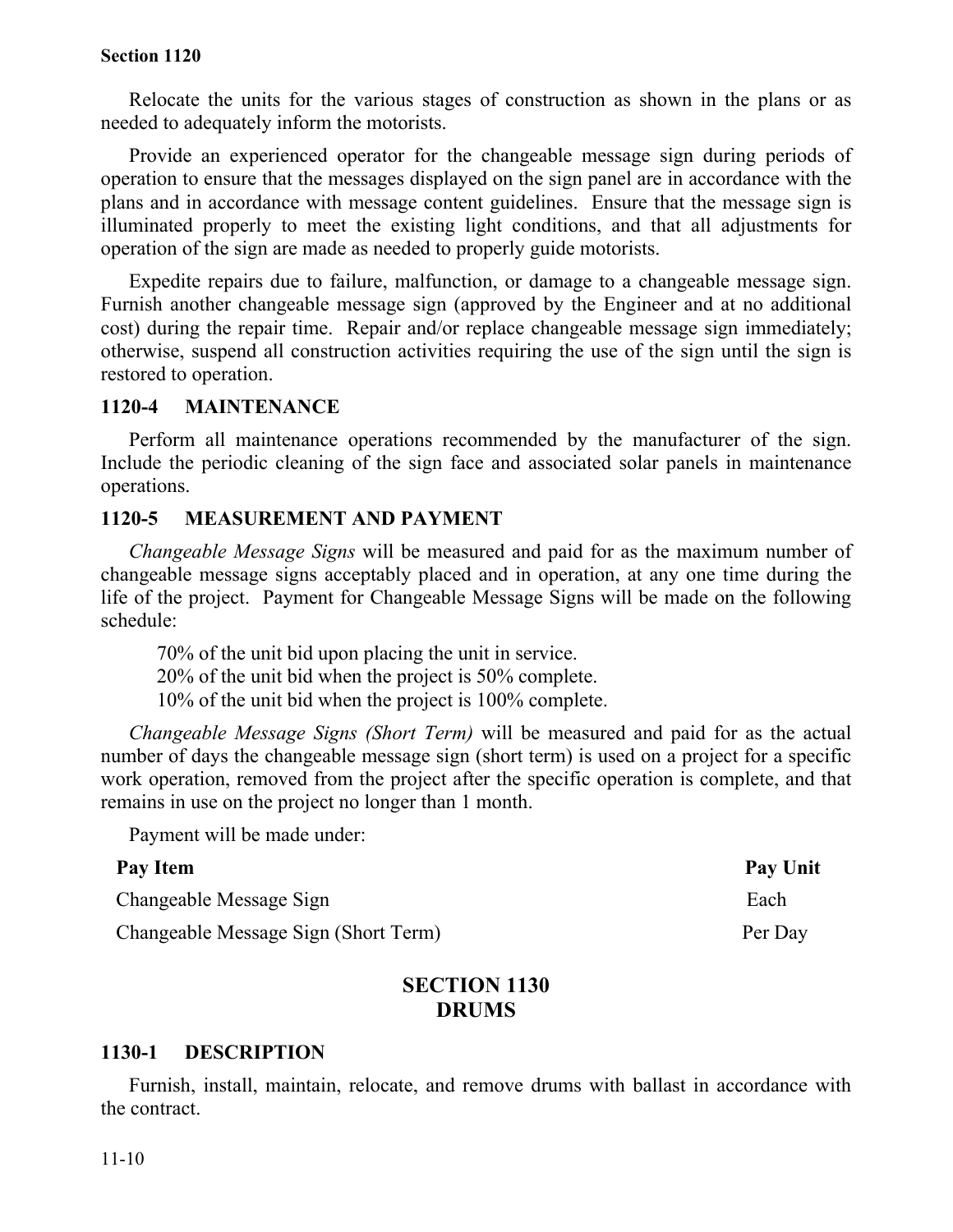## **1130-2 MATERIALS**

Refer to Division 10

Drums 1089-5

Provide drums that are on the Department's Approved Products List and are trafficqualified by the Work Zone Traffic Control Unit.

# **1130-3 CONSTRUCTION METHODS**

Utilize the same type of reflective sheeting on all drums installed at any one time during the life of the project.

Use a ballasting method in accordance with manufacturer's specification. When using a tire ballasting method, use approved manufacturer's tires and place the tires flush with the ground.

#### **1130-4 MAINTENANCE**

At no cost to the Department, immediately replace any drum, ballast, or reflective sheeting that are torn, crushed, discolored, or otherwise damaged.

#### **1130-4 MEASUREMENT AND PAYMENT**

*Drums* will be measured and paid for as the maximum number of drums acceptably placed and in use at any one time during the life of the project.

Relocation of drums is considered incidental to the measurement of the quantity of drums and no separate payment will be made.

Payment will be made under:

#### Pay Item Pay Unit

Drums **Each** 

# **SECTION 1135 CONES**

#### **1135-1 DESCRIPTION**

Furnish, install, relocate, maintain, and remove cones and reflective cone collars in accordance with the contract.

#### **1135-2 MATERIALS**

Refer to Division 10:

| <b>Item</b> | <b>Section</b> |
|-------------|----------------|
| Cones       | 1089-5         |

**Item** Section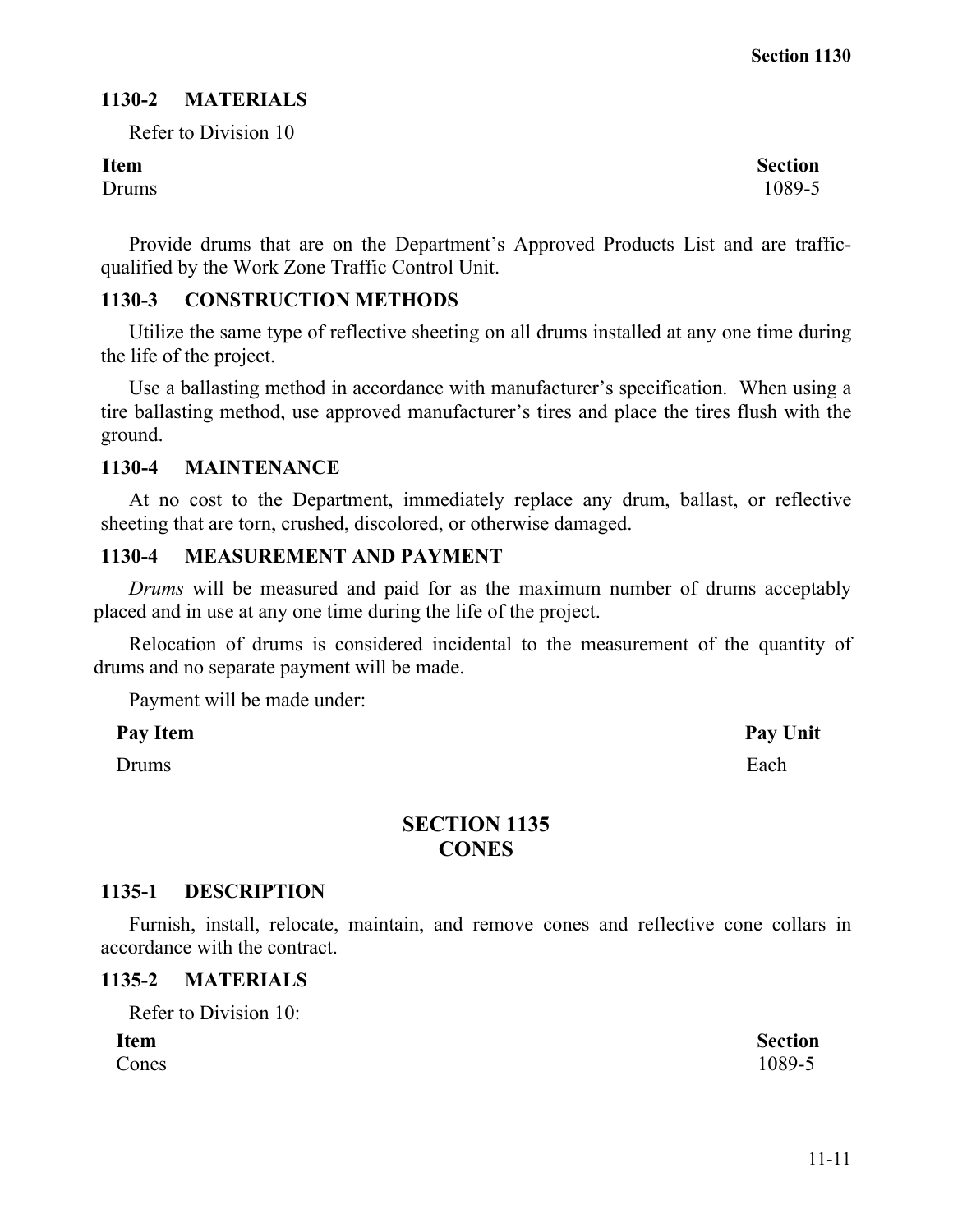Provide cones that are on the Department's Approved Products List or are trafficqualified by the Work Zone Traffic Control Unit.

# **1135-3 CONSTRUCTION METHODS**

Use reflective collars on all cones used between dusk and dawn. Use the same type of reflective sheeting on all cone collars installed at any one time during the life of the project. Do not use cones in the upstream taper of lane or shoulder closures for multilane roadways and for no longer than 3 consecutive days.

#### **1135-4 MAINTENANCE**

At no cost to the Department, immediately replace any cone or reflective collar that is torn, crushed, discolored, or otherwise damaged.

#### **1135-5 MEASUREMENT AND PAYMENT**

*Cones* will be measured and paid for as the maximum number of cones acceptably placed and in use at any one time during the life of the project.

Relocation of cones is considered incidental to the measurement of the quantity of cones and no separate payment will be made.

Payment will be made under:

Pay Item **Pay Unit** 

**Cones** Each

# **SECTION 1145 BARRICADES**

#### **1145-1 DESCRIPTION**

Furnish, erect, maintain, relocate, ballast, and remove barricades in accordance with the contract.

#### **1145-2 MATERIALS**

Refer to Division 10:

Barricades 1089-3

Provide barricades that meet the requirements of NCHRP 350 for Category II traffic control devices and are on the Department's Approved Products List and are trafficqualified by the Work Zone Traffic Control Unit.

#### **1145-3 CONSTRUCTION METHODS**

At the end of the workday, properly close the road where construction equipment accesses a road closure through Type III barricades.

**Item** Section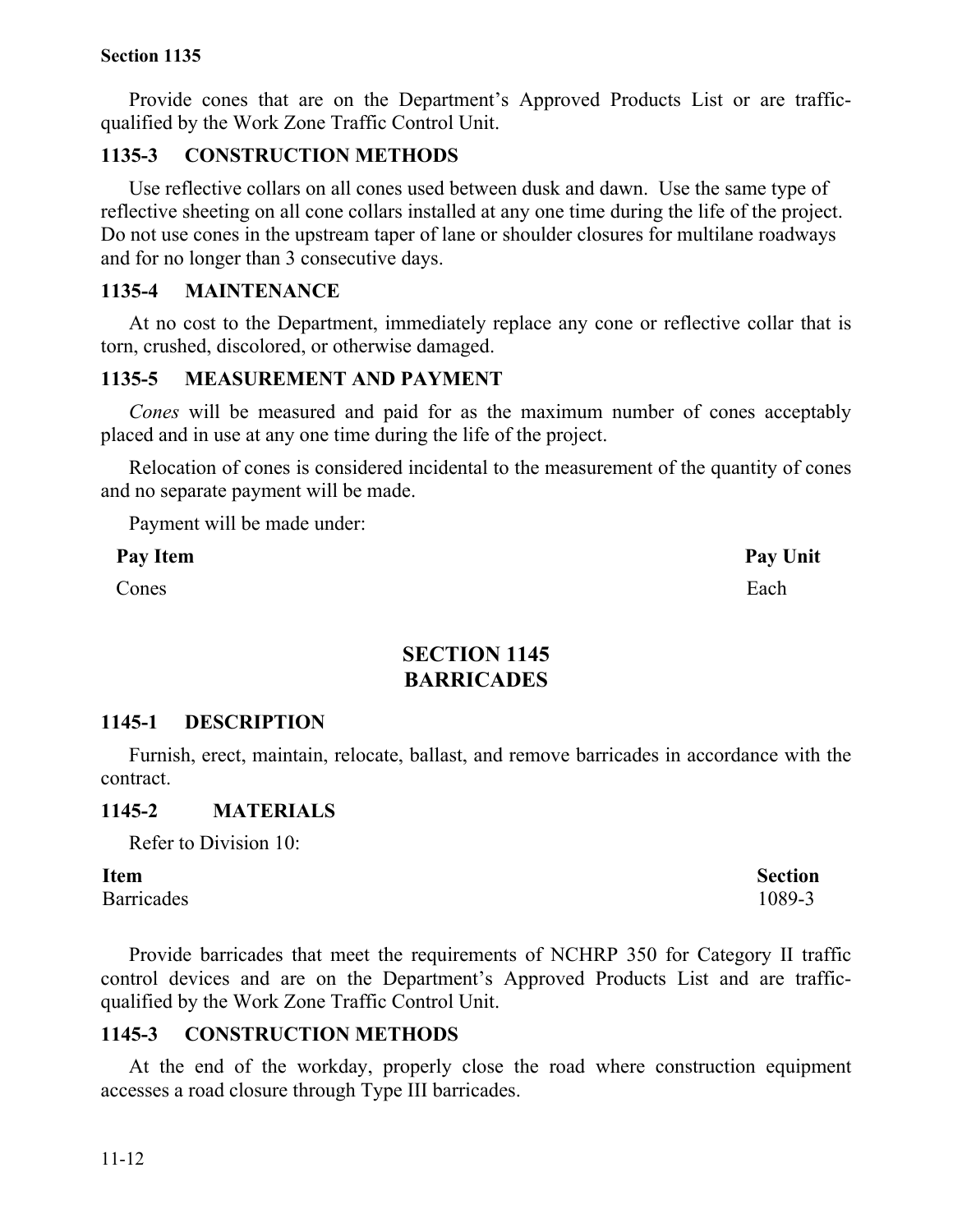Use sandbags or other approved ballasting methods to prevent overturning of barricades by the wind. If needed, place sandbags or other acceptable ballasting on the feet of the frame. Do not ballast barricades with objects such as rocks or chunks of concrete.

Do not anchor barricades to any pavement surfaces unless such anchoring method has passed the crash test requirement of NCHRP 350 for work zone category II devices.

Point the striped diagonals on the barricade rails in the direction traffic is being directed.

#### **1145-4 MAINTENANCE**

At no cost to the Department, periodically inspect barricades and ballast. Replace any ballast as needed, including sandbags that have loose sand outside the bag.

#### **1145-5 MEASUREMENT AND PAYMENT**

*Barricades (Type III)* will be measured and paid for as the maximum number of linear feet of barricades acceptably placed and in use at any one time during the life of the project. Measurement will be made of the total length of each barricade along one rail.

Relocation of barricades is considered incidental to the measurement of the quantity of barricades.

Payment will be made under:

#### Pay Item **Pay Unit**

Barricades (Type III) Linear Foot

# **SECTION 1150 FLAGGERS**

#### **1150-1 DESCRIPTION**

Furnish, relocate, and maintain the flaggers, hats, vests and STOP/SLOW Paddles and any other incidentals necessary to complete the work in accordance with the contract.

#### **1150-2 MATERIALS**

Refer to Division 10:

**Item** Section Flaggers 1089-12

#### **1150-3 CONSTRUCTION METHODS**

Provide the services of competent and properly equipped flagger(s) (see Roadway Standard Drawing No. 1150.01) at locations and times for such periods as necessary for the control and protection of vehicular and pedestrian traffic. Use flagging methods that comply with the guidelines in the MUTCD.

Flagging operations are not allowed for the convenience of the Contractor's operations. However, if safety issues exist (i.e. sight/stopping site distance), the Engineer may approve the use of flagging operations.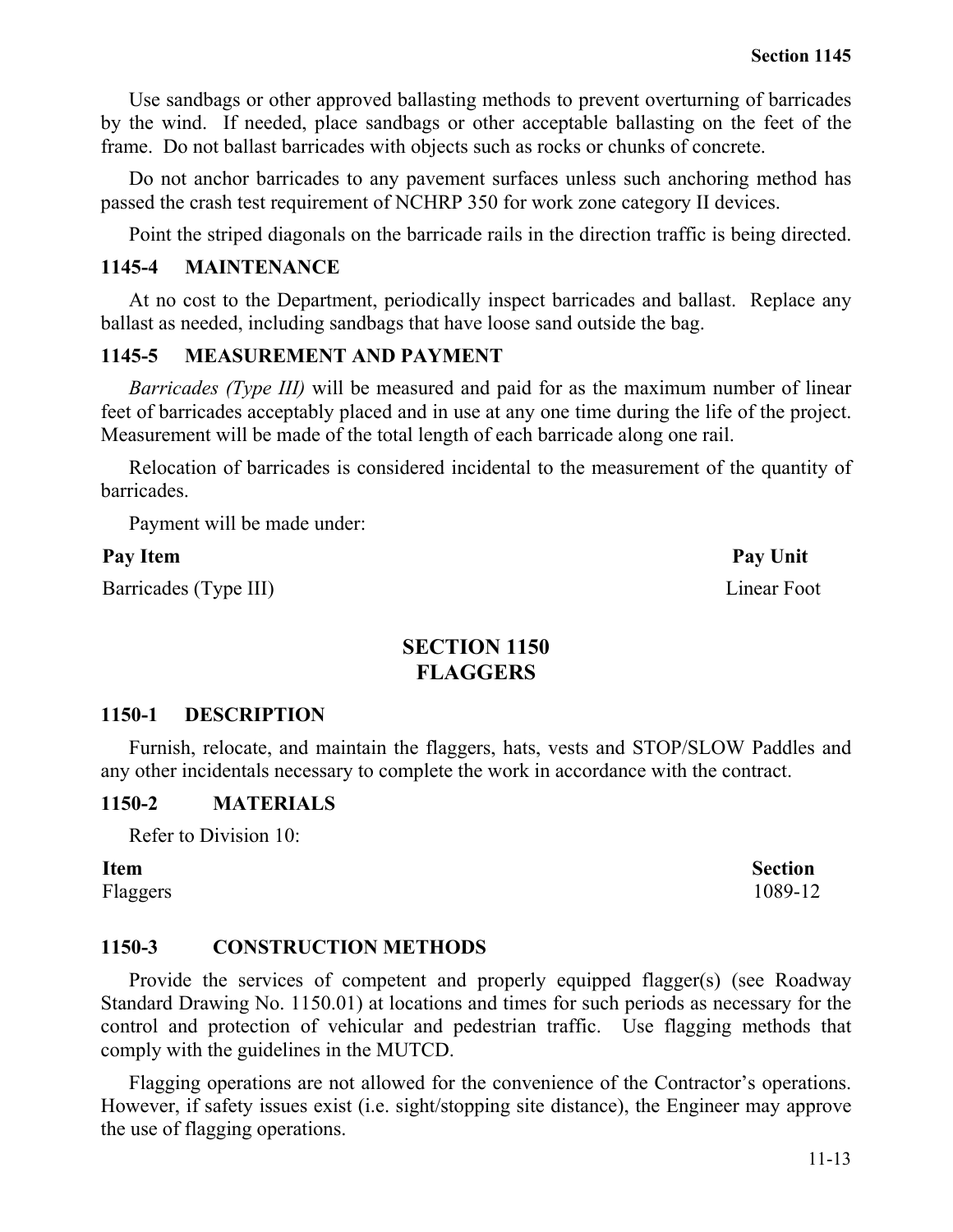# **1150-4 MEASUREMENT AND PAYMENT**

The Department will pay for all flaggers, including those used at -Y- lines, that are used in conjunction with a lane closure. Flaggers used for operations not involving a lane closure will be considered incidental to that operation and no payment will be made.

*Flaggers (day)* will be measured and paid for as the actual number of days that each flagger is satisfactorily provided and accepted by the Engineer during the life of the project. On any calendar day that more than one flagger is used, the quantity to be paid for on that calendar day will be the maximum number of flaggers used at one time in that calendar day.

Any flagger (Days) used for less than one hour will be considered incidental to that operation.

*Flaggers (hour)* will be measured and paid for as the actual number of hours that each flagger is satisfactorily provided and accepted by the Engineer during the life of the project.

Payment will be made under:

| Pay Item | Pay Unit |
|----------|----------|
| Flaggers | Day      |
| Flaggers | Hour     |

#### **SECTION 1160 TEMPORARY CRASH CUSHIONS**

#### **1160-1 DESCRIPTION**

Furnish, install, maintain, reset, and remove temporary crash cushions in accordance with the contract.

# **1160-2 MATERIALS**

#### **(A) General:**

Refer to Division 10:

#### **Item** Section

Temporary Crash Cushions 1089-8

#### **(B) Material Qualifications**

Use Temporary Crash Cushions that meet the requirements of NCHRP 350 Test Level II or III for work zone traffic control devices and are on the Department's Approved Products List and are traffic-qualified by the Work Zone Traffic Control Unit.

#### **(C) Historical Performance**

Historical performance of the Temporary Crash Cushions will help determine the future use of the material by the Department, even if the Temporary Crash Cushion has been traffic-qualified. Poor past or poor current performance of Temporary

11-14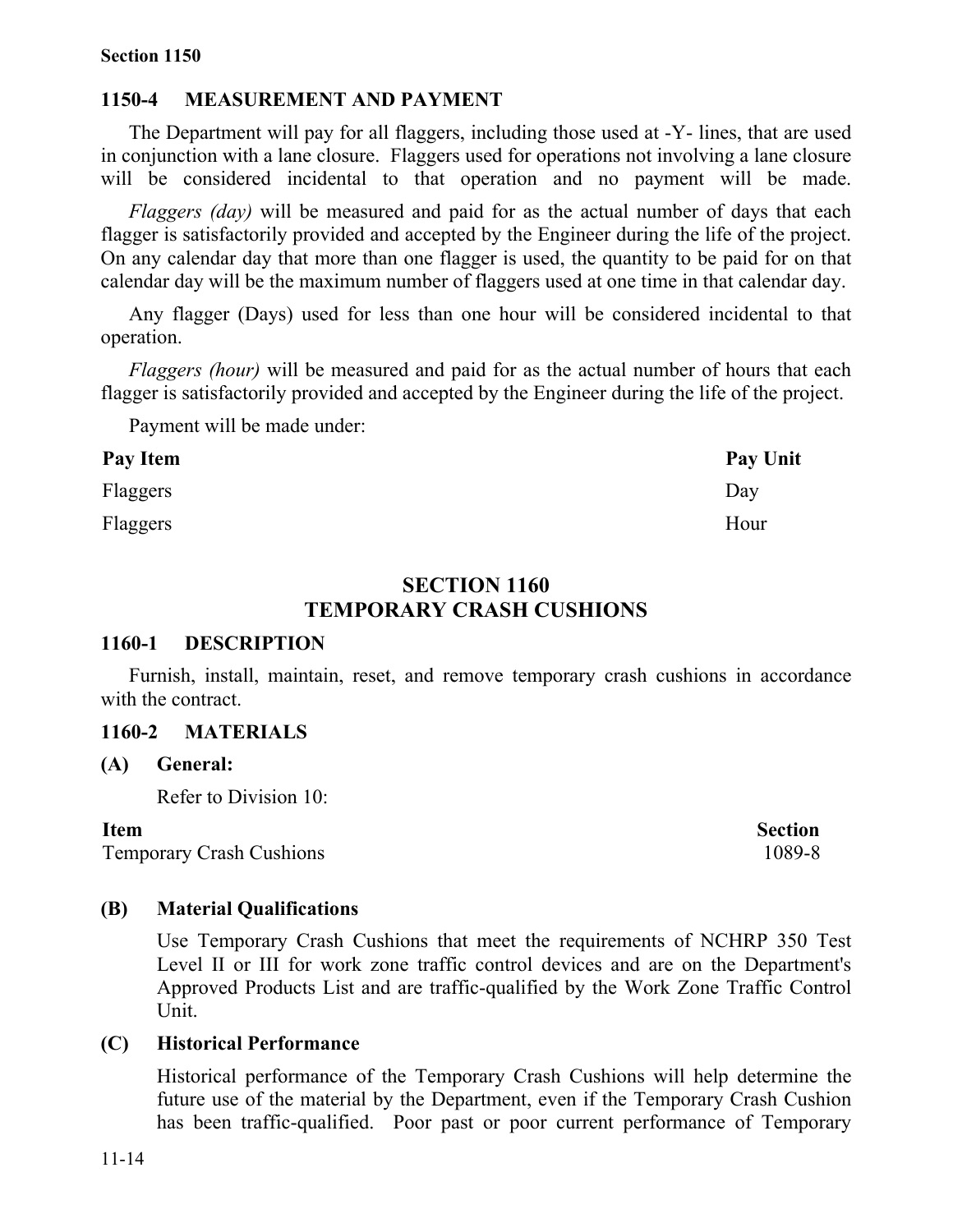Crash Cushions at any site, whether or not related to a specific contract, may be grounds for non-acceptance of a product on any project under contract.

# **1160-3 CONSTRUCTION METHODS**

Prior to use, furnish the Engineer detailed brochures, specifications, and other manufacturer's data that completely describes the performance criteria, installation, and

instructions for the crash cushion. Ensure that the crash cushion is rated for at least the same speed as the facility on which it will be used.

The Contractor may provide a portable base for installation. When a portable base is used, provide one that is designed and/or approved by the manufacturer of the temporary crash cushion.

Install temporary crash cushions in accordance with the manufacturer's specifications.

Use temporary crash cushions that have a yellow reflective end treatment to delineate the approach end of the crash cushion to oncoming traffic.

Repair any pavement damaged by the installation or removal of a temporary crash cushion at no cost to the Department.

#### **1160-4 MAINTENANCE**

Repair or replace within 24 hours any temporary crash cushion that becomes crushed or otherwise damaged to the point that it will not perform its intended purpose. Suspend all construction activities until the temporary crash cushion is repaired or replaced. Provide safe control of traffic until the temporary crash cushion has been repaired or replaced using approved methods.

#### **1160-5 MEASUREMENT AND PAYMENT**

*Temporary Crash Cushions* will be measured and paid for as the actual number of crash cushions that have been furnished, satisfactorily installed and accepted by the Engineer.

*Reset Temporary Crash Cushions* will be measured and paid for as the actual number of crash cushion relocations as directed.

Payment will be made under:

| Pay Item                             | Pay Unit |
|--------------------------------------|----------|
| <b>Temporary Crash Cushion</b>       | Each     |
| <b>Reset Temporary Crash Cushion</b> | Each     |

# **SECTION 1165 TRUCK MOUNTED IMPACT ATTENUATORS**

#### **1165-1 DESCRIPTION**

Furnish, install, operate, maintain, and relocate truck mounted impact attenuators (TMIA) in accordance with the contract.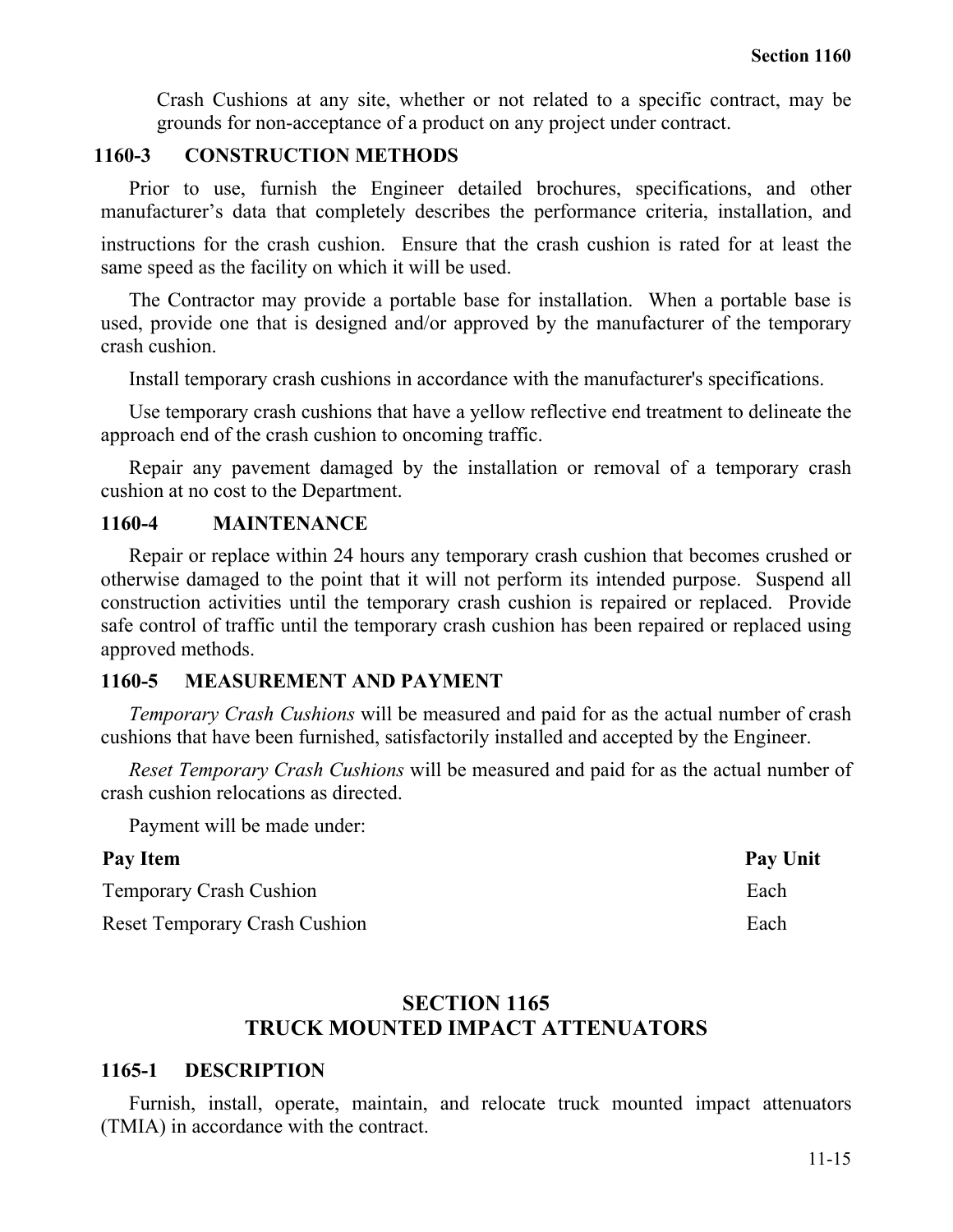# **1165-2 MATERIALS**

**(A) General:**

Refer to Division 10:

Truck Mounted Impact Attenuators 1089-9

**Item** Section

# **(B) Material Qualifications**

Use TMIAs that meet the requirements of NCHRP 350 Test Level II or III for work zone traffic control devices and are on the Department's Approved Products List and are traffic-qualified by the Work Zone Traffic Control Unit.

# **(C) Historical Performance**

Historical performance of the TMIA will help determine the future use of the material by the Department, even if the TMIA has been traffic-qualified. Poor past or poor current performance of TMIA at any site, whether or not related to a specific contract, may be grounds for non-acceptance of a product on any project under contract.

# **1165-3 CONSTRUCTION METHODS**

Prior to use, furnish the Engineer detailed brochures, specifications, and other manufacturer's data that completely describes the performance criteria, installation, and instructions for the TMIA.

Use only TMIAs that meet the crash test requirements of Article 1089-9(A).

Do not park TMIAs against rigid objects (i.e. bridge piers or portable concrete barrier) except as a temporary safety measure and in no case for longer than 72 hours. Install the TMIA on a truck that is fully operational, in good running order, and in accordance with the manufacturer's specifications.

Use the appropriate lighting and delineation on the truck and TMIAs as shown in the contract.

# **1165-4 MAINTENANCE**

Repair or replace within 24 hours any attenuator that becomes crushed or otherwise damaged so that it will perform its intended purpose. Suspend all construction activities until the attenuator is repaired or replaced. Provide safe control of traffic until the attenuator has been repaired by using approved methods.

# **1165-5 MEASUREMENT AND PAYMENT**

*TMIA* will be measured and paid for as the maximum number of TMIAs acceptably placed and in use at any one time during the life of the project for all operations other than Moving and Mobile Operations. TMIAs are considered incidental to all moving and mobile operations. In the case of emergency situations, TMIAs will not be paid for when payment has already been made for a stationary unit.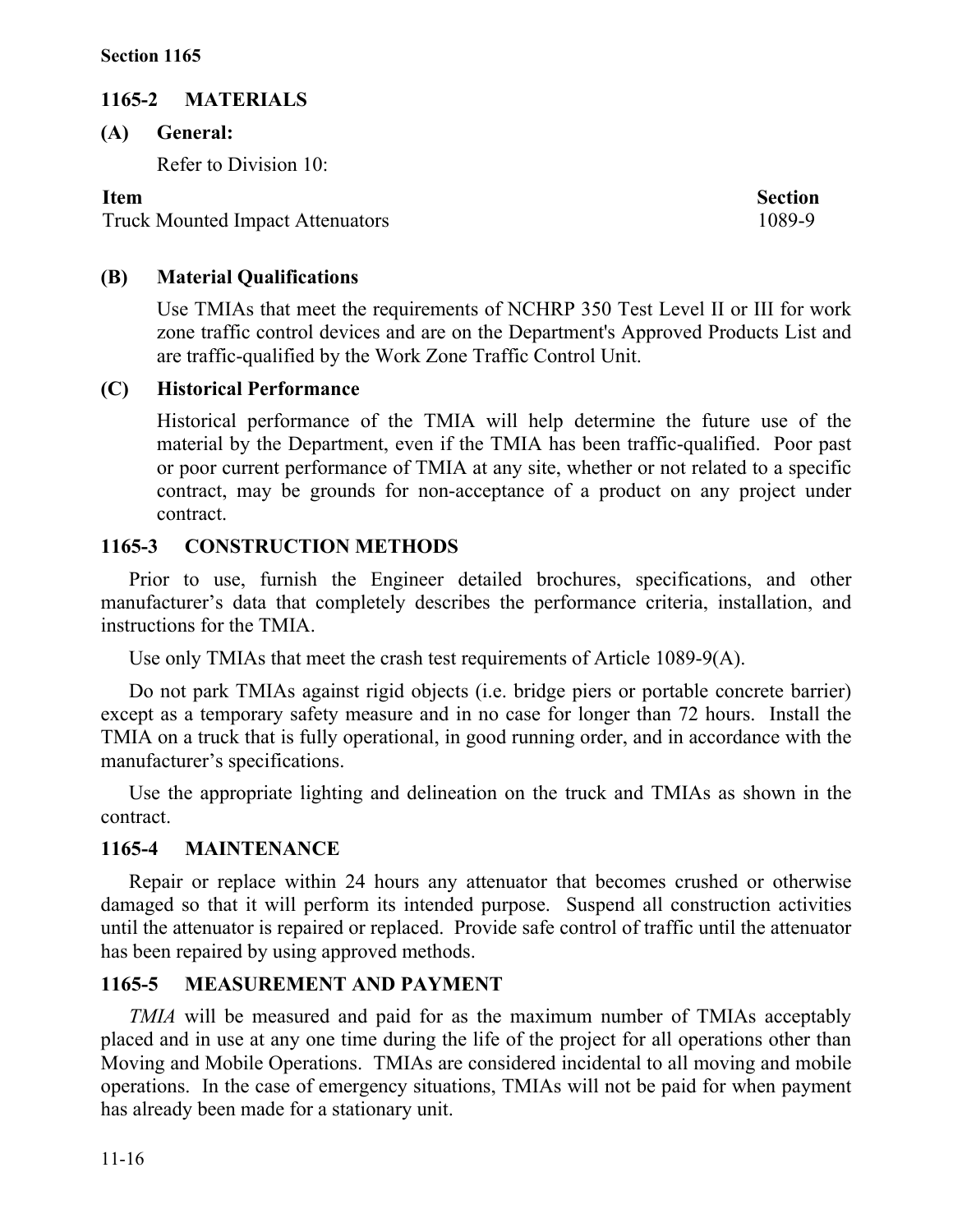Relocation of TMIAs are considered incidental to the measurement of the quantities of TMIAs and no separate payment will be made.

Payment will be made under:

#### Pay Item **Pay Unit**

TMIA Each

## **SECTION 1170 PORTABLE CONCRETE BARRIER**

#### **1170-1 DESCRIPTION**

Furnish, install, secure, maintain, remove and reset portable concrete barrier in accordance with the contract.

#### **1170-2 MATERIALS**

#### **(A) General:**

Refer to Division 10:

#### **Item** Section

Portable Concrete Barrier 1090 Guardrail and Barrier Delineators 1088-2

Provide Portable Concrete Barrier that meets the requirements of NCHRP 350 Test Level II for work zones that have a posted speed limit of 45 mph or less; and/or meet the requirements of NCHRP 350 Test Level III for work zones which have a posted speed limit greater than 45 mph.

#### **(B) Material Qualifications**

Use Portable Concrete Barrier that is on the Department's Approved Products List and is traffic-qualified by the Work Zone Traffic Control Unit.

#### **(C) Historical Performance**

Historical performance of the Portable Concrete Barrier will help determine future use of the material by the Department, even if the Portable Concrete Barrier has been traffic-qualified. Poor past or poor current performance of Portable Concrete Barrier at any site, whether or not related to a specific contract, may be grounds for nonacceptance of a product on any project under contract.

#### **1170-3 CONSTRUCTION METHODS**

#### **(A) General**

Place all types of portable concrete barrier as shown in the contract. When required by the plans, anchor barrier by an approved method as shown in the *Roadway Standard Drawings* and/or refer to Subarticle 1170-3(B).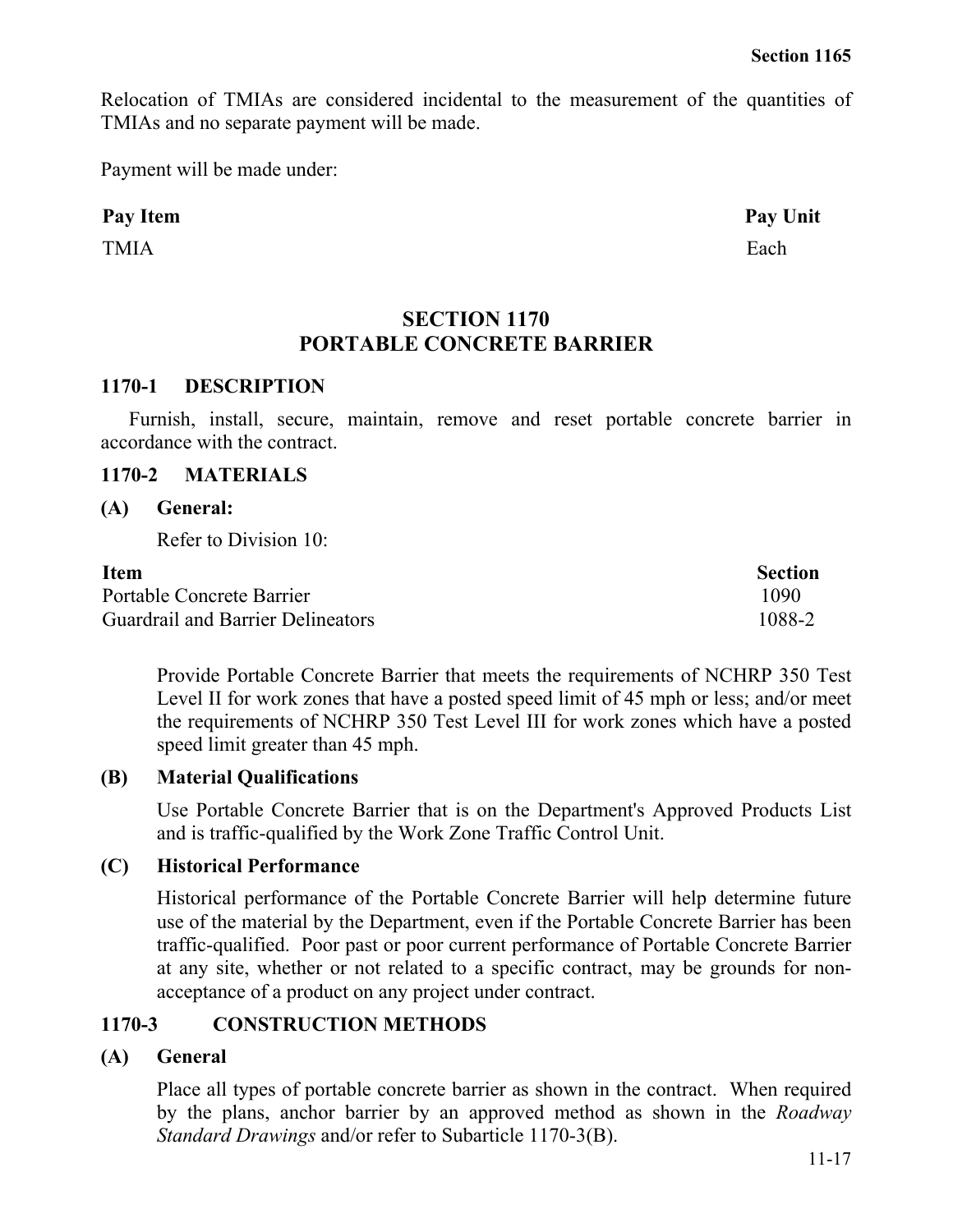Use any approved NCHRP 350 portable concrete barrier. Use one type of portable concrete barrier on any continuous run of barrier within the project.

Use portable concrete barrier (drainage), as shown in the *Roadway Standard Drawings*, to avoid trapping water in sags, vertical curves, areas of wedging and paving where super-elevations have been changed, and other low spots as directed. Provide adequate drainage behind the portable concrete barrier (drainage) installation.

Lift, place and reset portable concrete barrier units using a two-point pick up, or other acceptable method, which does not over-stress, damage, or mar the surface of the roadway. Do not use connection points for lifting purposes.

Do not use any barrier units that are cracked, damaged, chipped, or otherwise nonfunctional.

#### **(B) Securing Barrier On Concrete and Asphalt Pavement Surfaces:**

# **(1) Anchoring**

Secure barrier to concrete and asphalt pavement surfaces using approved anchoring methods as follows:

- (a) On concrete pavement surfaces where the back side of the portable concrete barrier is 4 feet or closer to the edge of a drop-off that is 3 feet deep or greater.
- (b) On bridge decks after the removal of an existing bridge rail or in places where portable concrete barrier is used and the backside of the portable concrete barrier is 6 feet or closer to the edge of the bridge deck.
- (c) On concrete and asphalt pavement surfaces where portable concrete barrier is used to separate opposite direction of traffic and either side of the portable concrete barrier is 2 feet or closer to the edge of either opposing travel lane.

#### **(2) Anchoring Methods:**

#### **(a) General:**

Use anchoring methods shown in *Roadway Standard Drawings*.

#### **(b) Anchor holes:**

Drill anchor holes normal to the surface of installation using a pneumatic drill with a depth indicator, unless another drilling method is allowed. Make sure that the diameter of the hole is in strict conformance with the plans or the manufacturer's recommendations. When directed, use a jig or fixture to ensure that correct positioning of the holes and proper alignment during the drilling process. Adjust hole locations, as necessary, to avoid encountering reinforcing steel. Immediately after drilling, brush the holes with a stiff-bristled brush of a sufficient size to effectively remove dust from the sides of the hole, and blow all holes free of all dust and debris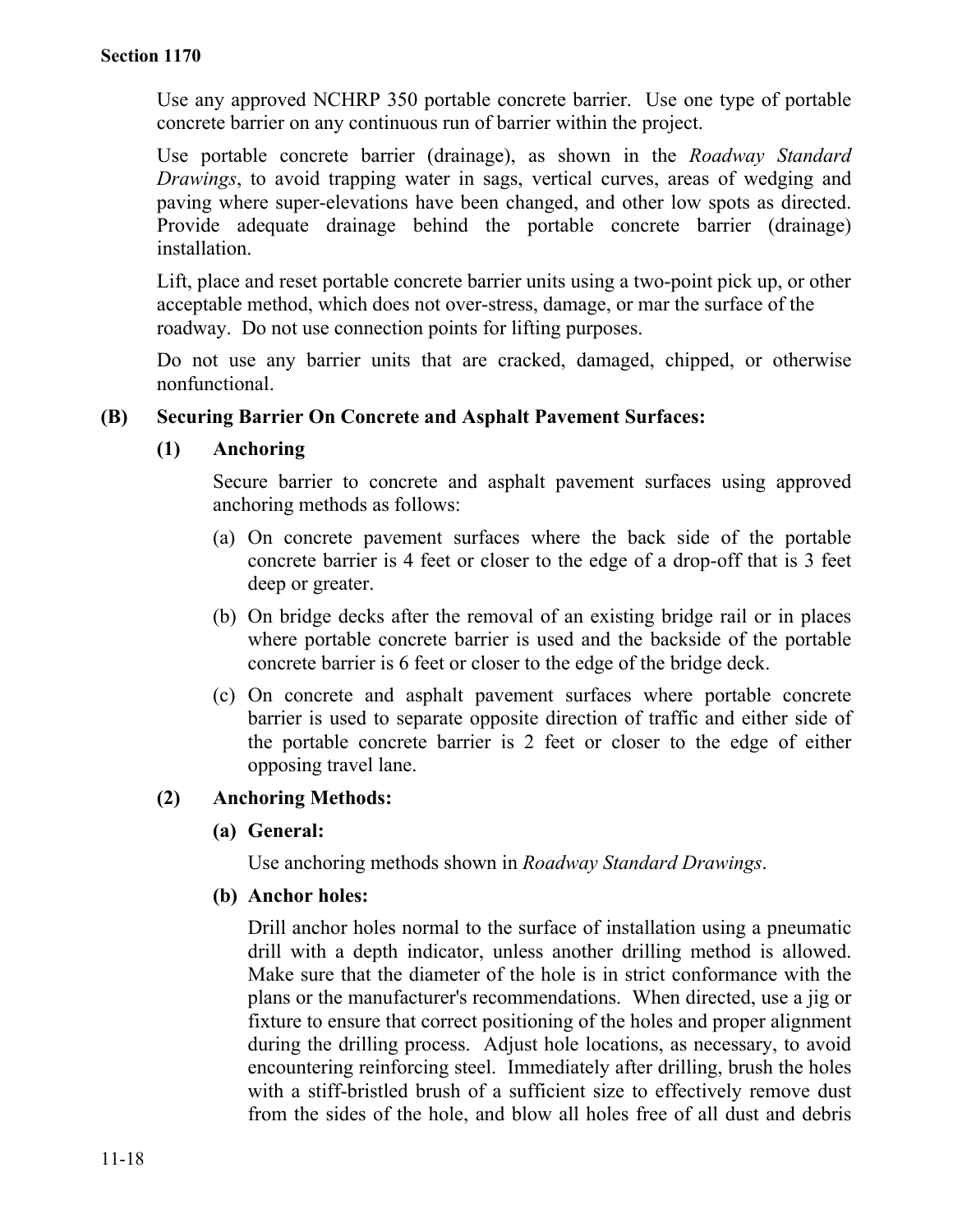using oil free compressed air. Repeat this procedure until the hole is completely clean.

Inspect each hole immediately prior to placement of the adhesive and anchor. Rework any hole found to deviate from these requirements to ensure that an acceptable hole is achieved.

Check each hole with a depth gauge to ensure proper embedment depth.

Satisfactorily repair all spalled or damaged concrete.

Once the barrier and anchors are removed, fill the holes with an approved non-shrink, non-metallic grout (see Article 1054-6). These requirements may be waived if the bridge or roadway will no longer be used by traffic.

#### **(3) Adhesive Anchoring Method**

Mix adhesives in strict conformance with the manufacturer's instructions.

Pour the mixed adhesive into the hole. Agitate or rotate anchors to ensure complete wetting and encapsulation. Insert the anchors to the specified depth. Completely fill the anchor hole with adhesive and remove any excess adhesive flush with the pavement. Do not disturb any anchors while the adhesive is hardening.

Coat all anchors used with the adhesive bonding method with a debonding agent so they can be easily removed. Formulate the debonding agent such that it does not reduce the strength of the anchor system.

#### **(4) Through the Deck Anchoring Method**

Anchor barrier to bridge decks as shown in Roadway Standard Drawing 1170.01, sheet 4 of 4. Do not use this method on prestressed concrete bridge deck panels.

#### **(C) Resetting Barrier**

Reset portable concrete barrier as shown in the plans.

#### **(D) Stockpiling**

Stockpile the portable concrete barrier when the barrier is not utilized on the project or it becomes necessary to stockpile units between two (2) separate installations.

Stockpile the barrier at a location off the project of your choosing, unless otherwise noted in the plans or to a location within the project limits if provided. Provide the stockpile area at no cost to the Department.

#### **(E) Barrier Delineators**

Use any of the several alternate delineator types for barrier (see *Roadway Standard Drawings*) that are on the Department's Approved Products List and are trafficqualified by the Work Zone Traffic Control Unit.

Use only one delineator type for barrier throughout the project.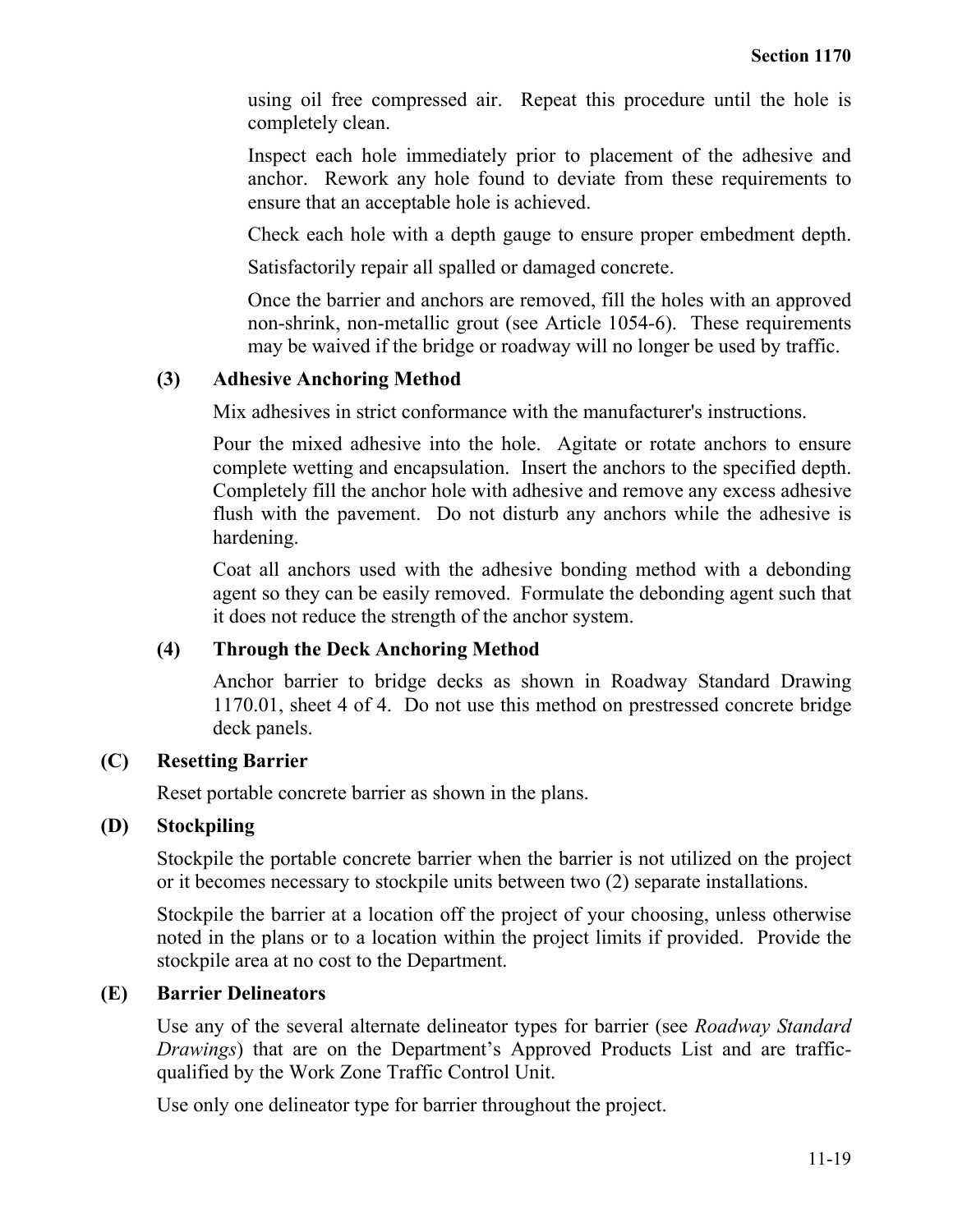The delineators consist of a reflector and base or casing. Attach the delineator to the barrier as shown in the *Standard Drawings*. Use one attachment position throughout the project length.

Position delineators perpendicular to the centerline of the road. Use yellow delineators in the median and on the left side of one-way ramps, loops, or other oneway facilities. Use crystal delineators on the right side of divided highways, ramps,

loops and all other one-way or two-way facilities. In all cases, the color of the delineator shall supplement the color of the adjacent edgelines.

#### **1170-4 MEASUREMENT AND PAYMENT**

*Portable Concrete Barrier (* ) will be measured and paid for as the actual number of linear feet that has been furnished, satisfactorily installed, accepted by the Engineer, maintained, and removed. Measurement will be made by counting the number of barrier units used and multiplying by the length of a unit.

*Reset Portable Concrete Barrier ( )* will be measured and paid for as the number of linear feet of barrier that has been moved from one location on the project to another location on the project. Measurement will be made by counting the number of barrier units moved during any one move and multiplying by the length of a unit. Where barrier units are moved more than once, each move will be measured separately. Whenever the Engineer directs the Contractor to move barrier units from an installed location to a stockpile either on or off the project and then back to another installed location, the complete move from the first installed location to the next installed location will be measured as 2 moves.

There will be no measurement made of barrier delineators as they are considered incidental to the other pay items in this Specification.

Payment will be made under:

| Pay Item                                   | Pay Unit    |
|--------------------------------------------|-------------|
| Portable Concrete Barrier                  | Linear Foot |
| Portable concrete Barrier (Anchored)       | Linear Foot |
| Portable concrete Barrier (Drainage)       | Linear Foot |
| Reset portable concrete Barrier            | Linear Foot |
| Reset portable concrete Barrier (Anchored) | Linear Foot |
| Reset portable concrete Barrier (Drainage) | Linear Foot |

#### **SECTION 1180 SKINNY DRUMS**

#### **1180-1 DESCRIPTION**

Furnish, install, maintain, relocate, and remove Skinny Drums with ballast in accordance with the contract.